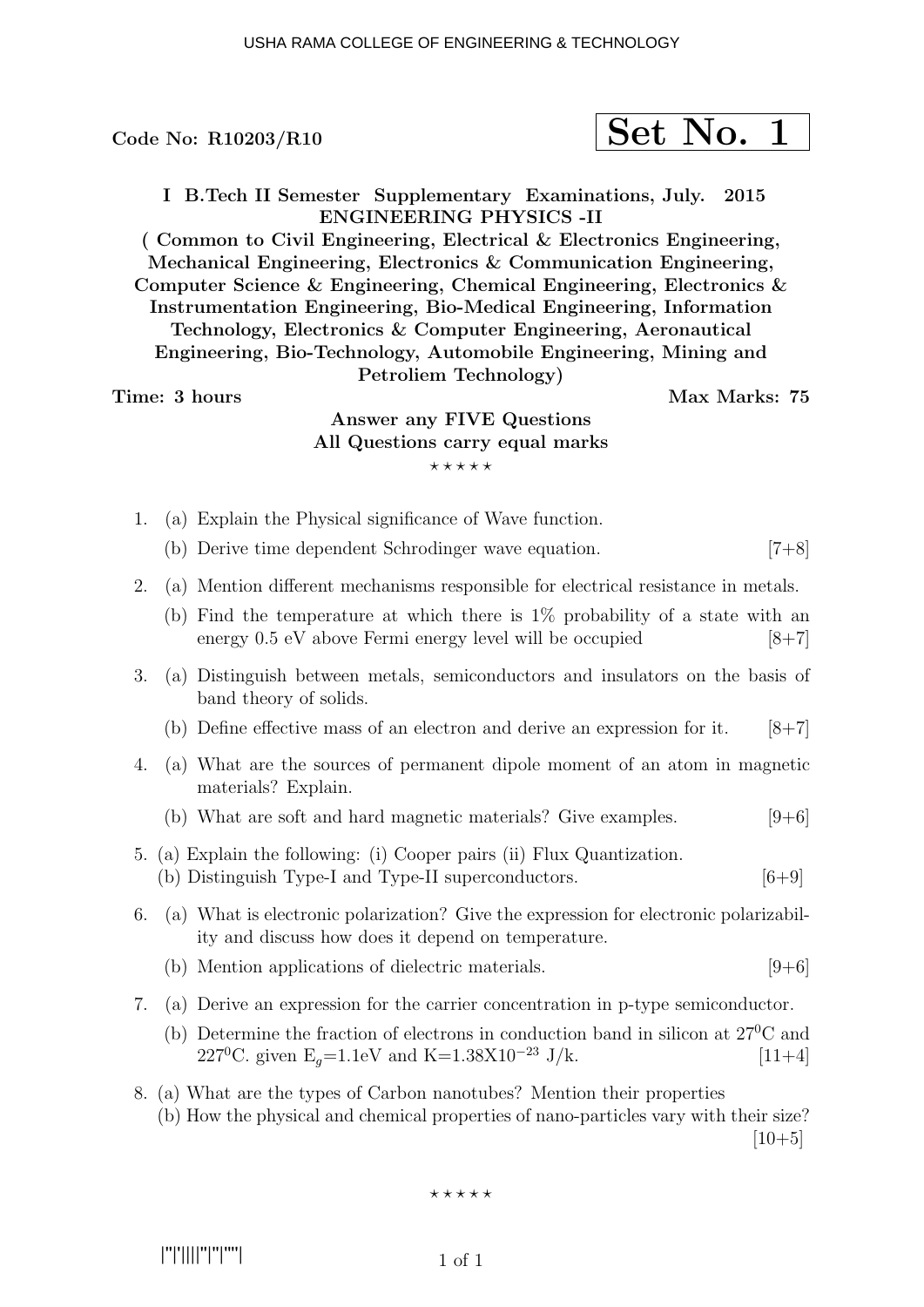$$
\fbox{Set No. 2}
$$

I B.Tech II Semester Supplementary Examinations, July. 2015 ENGINEERING PHYSICS -II

( Common to Civil Engineering, Electrical & Electronics Engineering, Mechanical Engineering, Electronics & Communication Engineering, Computer Science & Engineering, Chemical Engineering, Electronics & Instrumentation Engineering, Bio-Medical Engineering, Information Technology, Electronics & Computer Engineering, Aeronautical Engineering, Bio-Technology, Automobile Engineering, Mining and Petroliem Technology)

## Time: 3 hours and the set of the Max Marks: 75

# Answer any FIVE Questions All Questions carry equal marks  $***$ \*\*

- 1. (a) Show that the wave length  $\lambda$  associated with an electron of mass, m and Kinetic energy, E is given by  $\lambda = \frac{h}{\sqrt{2mE}}$ , where h is planck's constant.
	- (b) Derive schrodinger time independent wave equation for a free particle.
	- (c) Calculate the wavelength associated with an electron with energy 2000eV

 $[4+7+4]$ 

- 2. (a) Explain briefly the classical free electron theory of metals.
	- (b) Derive an expression for electrical conductivity on the basis of classical free electron theory. [8+7]
- 3. (a) Derive an Expression for effective mass  $(m^*)$  of an electron.
	- (b) Distinguish between conductors, semiconductors, and insulators.  $[9+6]$
- 4. (a) Distinguish between the properties of dia, para and ferro magnetic materials. (b) Explain Wiess theory of ferromagnetism.
	- (c) What are ferrites? Give two examples.  $[6+6+3]$
- 5. (a) Define penetration depth. Explain how the penetration depth varies with (i) Temperature (ii) Magnetic field strength.
	- (b) Discuss the parameters that destruct superconductivity. [6+9]
- 6. (a) Define Piezoelectric and Pyroelectric materials. (b) Explain the applications of Ferroelectric and Piezoelectric materials. [8+7]
- 7. (a) Derive the expression for Fermi level in intrinsic semiconductors. (b) Explain different types of semiconductors based on band gap?  $[9+6]$
- 8. (a) Discuss the density of state and Energy spectrum in a nanomaterial.
	- (b) Mention the important applications of nanomaterials in Energy storage, materials technology, Information technology, Engineering & construction, Biomedical.  $[5+10]$

 $***$ \*\*

|''|'||||''|''|''''|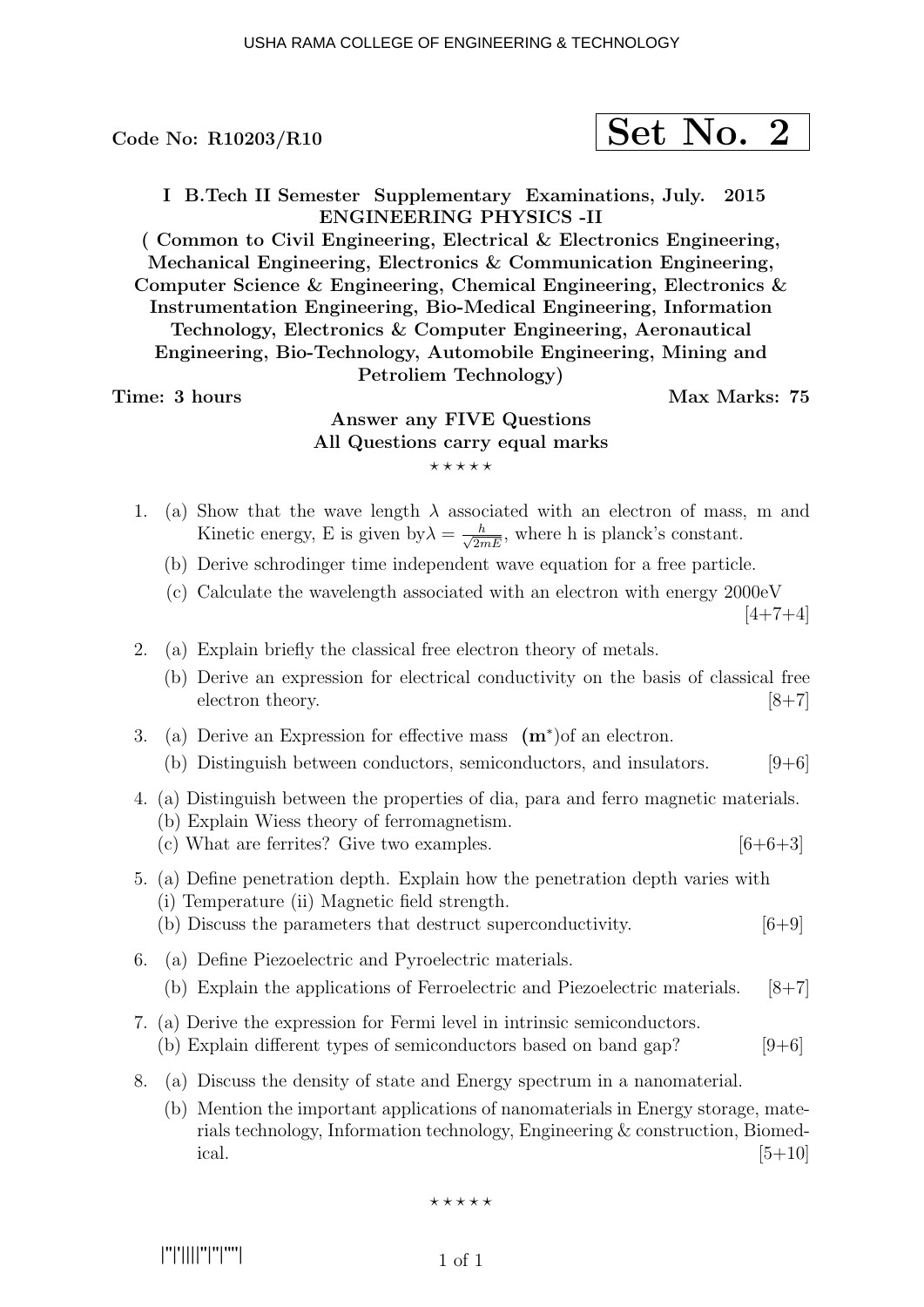$$
\fbox{Set No. 3}
$$

I B.Tech II Semester Supplementary Examinations, July. 2015 ENGINEERING PHYSICS -II

( Common to Civil Engineering, Electrical & Electronics Engineering, Mechanical Engineering, Electronics & Communication Engineering, Computer Science & Engineering, Chemical Engineering, Electronics & Instrumentation Engineering, Bio-Medical Engineering, Information Technology, Electronics & Computer Engineering, Aeronautical Engineering, Bio-Technology, Automobile Engineering, Mining and Petroliem Technology)

Time: 3 hours and the set of the Max Marks: 75

# Answer any FIVE Questions All Questions carry equal marks  $***$ \*\*

- 1. (a) Derive time independent and time dependent Schrodinger Wave Equation.
	- (b) Write the difference between classical and Qu-bits.  $[11+4]$
- 2. (a) Explain classical free electron theory.
	- (b) Derive expression for the Fermi energy in conductors?
	- (c) Discuss the probability of occupation of various energy states by electrons at  $T = O^{0}K$  and  $T > O^{0}K$  on the basis of Fermi factor? [5+5+5]
- 3. (a) Explain the formation of allowed and forbidden energy bands on the basis of the Kronig- Penny model.
	- (b) Write short notes on "effective mass"  $(m^*)$  of an electron. [8+7]
- 4. (a) Define the following terms
	- (i) Magnetic permeability
	- (ii) Magnetic susceptibility
	- (iii) Coercivity and
	- (iv) retentivity
	- (b) Derive the relation between B, H and I
	- (c) A magnetic material has intensity of magnetization of  $1550 \text{ A/m}$  and flux density of  $0.0022 \text{Wb/m}^2$ . Calculate the magnetizing force and relativity permeability of the material.  $[8+4+3]$
- 5. (a) Write general properties of superconductors.
	- (b) Draw the magnetization curves for Type-I & Type-II superconductors and mention different regions.
	- (c) The lead material works as superconductor at a temperature of  $T_c = 7.26$ K. If  $H_0 = 8 \times 10^5$  A/m find critical magnetic field at 5K. [6+5+4]
- 6. (a) What is ionic polarizability? Derive an expression for the ionic polarizability. Explain frequency dependence of ionic polarizability.

|''|'||||''|''|''''|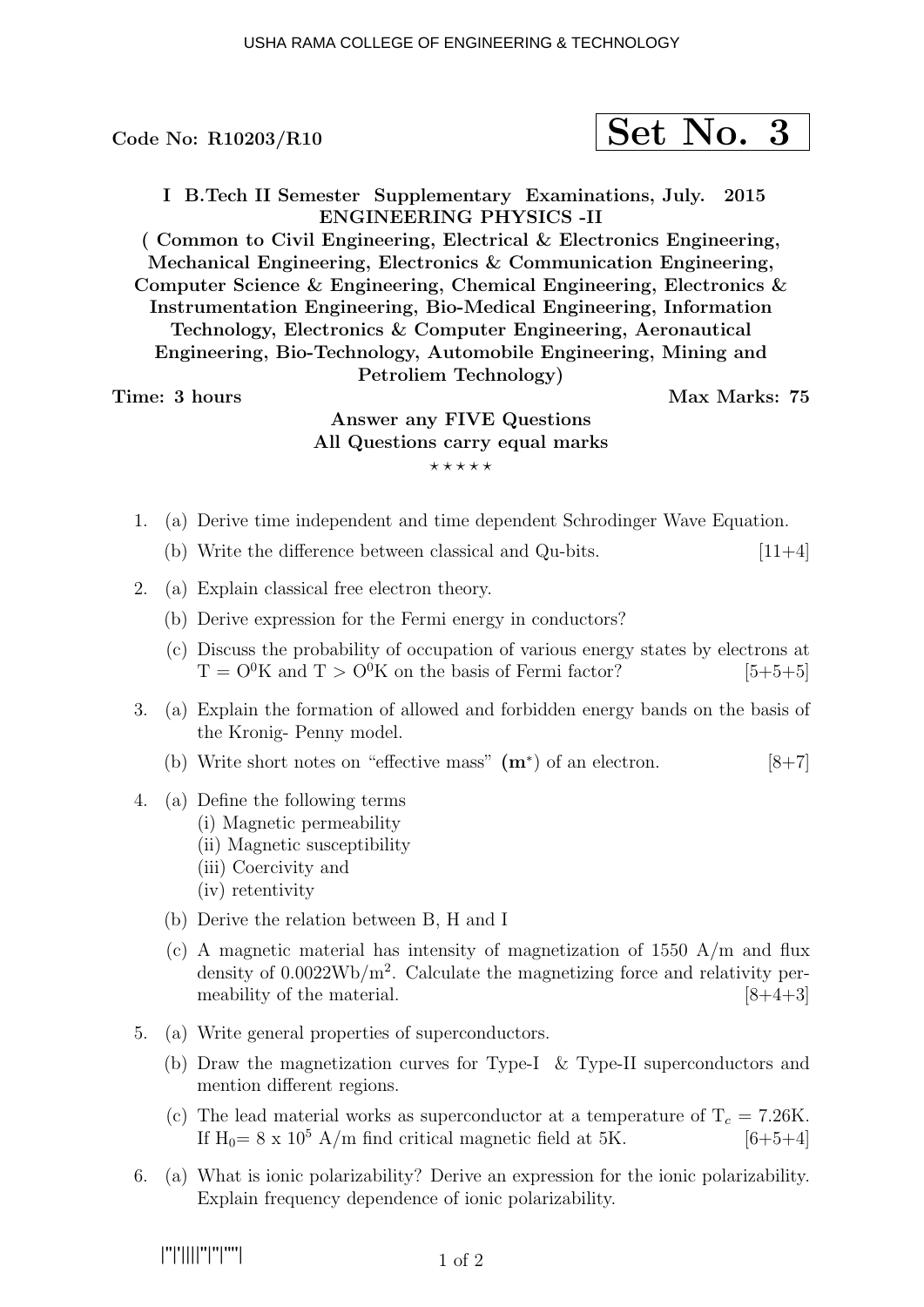### USHA RAMA COLLEGE OF ENGINEERING & TECHNOLOGY



- (b) If all the molecular dipoles in a 1.0 cm radius water drop are pointed in the same direction, calculate the intensity of polarization. Dipole moment of the water molecule is  $6 \times 10^{-30}$  C-m. [9+6]
- 7. (a) Obtain the equation for the conductivity of an intrinsic semiconductor in terms of carrier concentration and carrier mobility.
	- (b) Write notes on direct band gap and indirect band gap semiconductors. [7+8]
- 8. (a) Write the applications of nanomaterials in different fields.
	- (b) Explain 4D force vector.  $[10+5]$

 $***$ \*\*